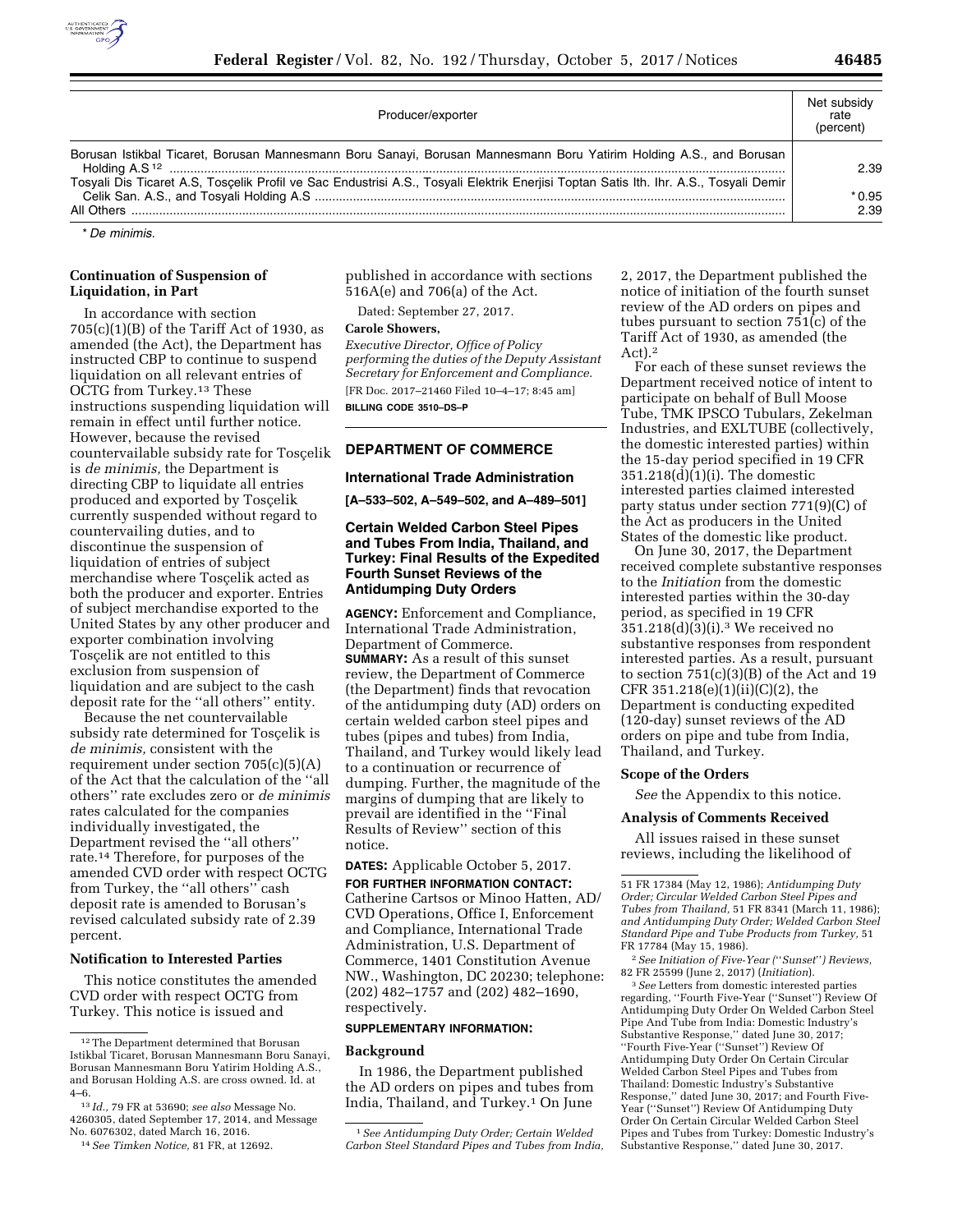continuation or recurrence of dumping and the magnitude of the margins of dumping likely to prevail if the orders are revoked, are addressed in the Issues and Decision Memorandum.4 The Issues and Decision Memorandum is a public document and is on file electronically via Enforcement and Compliance's Antidumping and Countervailing Duty Centralized Electronic Service System (ACCESS). ACCESS is available to registered users at *[http://](http://access.trade.gov) [access.trade.gov,](http://access.trade.gov)* and to all parties in the Central Records Unit, room B8024 of the main Department of Commerce building. In addition, a complete version of the Issues and Decision Memorandum can be accessed directly on the Internet at *[http://](http://enforcement.trade.gov/frn) [enforcement.trade.gov/frn.](http://enforcement.trade.gov/frn)* 

## **Final Results of Sunset Reviews**

Pursuant to sections 751(c)(1) and  $752(c)(1)$  and  $(3)$  of the Act, the Department determines that revocation of the AD orders on pipes and tubes from India, Thailand, and Turkey would likely lead to the continuation or recurrence of dumping, and that the magnitude of the margins of dumping likely to prevail if the AD orders are revoked would be up to the following:

India above—*de minims* 

Thailand—15.60 percent

Turkey—23.12 percent

## **Notification Regarding Administrative Protective Order**

This notice serves as the only reminder to the parties subject to administrative protective order (APO) of their responsibility concerning the return or destruction of propriety information disclosed under APO in accordance with 19 CFR 351.305. Timely written notification of the return or destruction of APO materials or conversion to judicial protective order is hereby requested. Failure to comply with the regulations and terms of an APO is a violation subject to sanction.

### **Notification to Interested Parties**

We are issuing and publishing the final results and notice in accordance with sections  $751(c)$ ,  $752(c)$ , and 777(i)(1) of the Act and 19 CFR  $351.221(c)(5)(ii)$ .

Dated: September 29, 2017.

## **Carole Showers,**

*Executive Director, Office of Policy performing the duties of the Deputy Assistant Secretary for Enforcement and Compliance.* 

# **APPENDIX**

## **Scope of the Antidumping Duty Orders**

## **India—Welded Carbon Steel Pipe and Tube (A–533–502)**

The products covered by the order include certain welded carbon steel standard pipes and tubes with an outside diameter of 0.375 inch or more but not over 16 inches. These products are commonly referred to in the industry as standard pipes and tubes produced to various American Society for Testing Materials (ASTM) specifications, most notably A–53, A–120, or A–135.

The antidumping duty order on certain welded carbon steel standard pipes and tubes from India, published on May 12, 1986, included standard scope language which used the import classification system as defined by Tariff Schedules of the United States, Annotated (TSUSA). The United States developed a system of tariff classification based on the international harmonized system of customs nomenclature. On January 1, 1989, the U.S. tariff schedules were fully converted from the TSUSA to the Harmonized Tariff Schedule (HTS). *See, e.g., Certain Welded Carbon Steel Standard Pipes and Tubes from India; Preliminary Results of Antidumping Duty Administrative Reviews,* 56 FR 26650, 26651 (June 10, 1991). As a result of this transition, the scope language we used in the 1991 **Federal Register** notice is slightly different from the scope language of the original final determination and antidumping duty order.

Until January 1, 1989, such merchandise was classifiable under item numbers 610.3231, 610.3234, 610.3241, 610.3242, 610.3243, 610.3252, 610.3254, 610.3256, 610.3258, and 610.4925 of the TSUSA. This merchandise is currently classifiable under HTS item numbers 7306.30.1000, 7306.30.5025, 7306.30.5032, 7306.30.5040, 7306.30.5055, 7306.30.5085, 7306.30.5090. As with the TSUSA numbers, the HTS numbers are provided for convenience and customs purposes. The written product description remains dispositive.<sup>5</sup>

### **Thailand—Welded Carbon Steel Pipe and Tube (A–549–502)**

The products covered by the order include certain welded carbon steel standard pipes and tubes with an outside diameter of 0.375 inch or more but not over 16 inches. These products are commonly referred to in the industry as standard pipes and tubes produced to various American Society for Testing Materials (ASTM) specifications, most notably A–53, A–120, or A–135.

The antidumping duty order on certain welded carbon steel standard pipes and tubes from India, published on May 12, 1986, included standard scope language which

used the import classification system as defined by Tariff Schedules of the United States, Annotated (TSUSA). The United States developed a system of tariff classification based on the international harmonized system of customs nomenclature. On January 1, 1989, the U.S. tariff schedules were fully converted from the TSUSA to the Harmonized Tariff Schedule (HTS). *See, e.g., Certain Welded Carbon Steel Standard Pipes and Tubes from India; Preliminary Results of Antidumping Duty Administrative Reviews,* 56 FR 26650, 26651 (June 10, 1991). As a result of this transition, the scope language we used in the 1991 **Federal Register** notice is slightly different from the scope language of the original final determination and antidumping duty order.

Until January 1, 1989, such merchandise was classifiable under item numbers 610.3231, 610.3234, 610.3241, 610.3242, 610.3243, 610.3252, 610.3254, 610.3256, 610.3258, and 610.4925 of the TSUSA. This merchandise is currently classifiable under HTS item numbers 7306.30.1000, 7306.30.5025, 7306.30.5032, 7306.30.5040, 7306.30.5055, 7306.30.5085, 7306.30.5090. As with the TSUSA numbers, the HTS numbers are provided for convenience and customs purposes. The written product description remains dispositive.<sup>67</sup>

### **Turkey—Welded Carbon Steel Pipe and Tube (A–489–501)**

The products covered by this order include circular welded non-alloy steel pipes and tubes, of circular cross-section, not more than 406.4 millimeters (16 inches) in outside diameter, regardless of wall thickness, surface finish (black, or galvanized, painted), or end finish (plain end, beveled end, threaded and coupled). Those pipes and tubes are generally known as standard pipe, though they may also be called structural or mechanical tubing in certain applications. Standard pipes and tubes are intended for the low pressure conveyance of water, steam, natural gas, air, and other liquids and gases in plumbing and heating systems, air conditioner units, automatic sprinkler systems, and other related uses. Standard pipe may also be used for light load-bearing and mechanical applications, such as for fence tubing, and for protection of electrical wiring, such as conduit shells.

The scope is not limited to standard pipe and fence tubing, or those types of mechanical and structural pipe that are used in standard pipe applications. All carbon steel pipes and tubes within the physical description outlined above are included in the scope of this order, except for line pipe, oil country tubular goods, boiler tubing, colddrawn or cold-rolled mechanical tubing, pipe and tube hollows for redraws, finished scaffolding, and finished rigid conduit.

Imports of these products are currently classifiable under the following Harmonized

<sup>4</sup>*See* Memorandum, titled, ''Issues and Decision Memorandum for the Final Results of the Expedited Fourth Sunset Review of the Antidumping Duty Order on Certain Welded Carbon Steel Pipes and Tubes from India, Thailand, and Turkey,'' dated concurrently with, and hereby adopted by this notice (Issues and Decision Memorandum).

<sup>5</sup>*Certain Welded Carbon Steel Standard Pipes and Tubes from India: Final Results of Antidumping Duty Administrative Review,* 75 FR 69626, 69627 (November 15, 2010).

<sup>6</sup>*Circular Welded Carbon Steel Pipes and Tubes from Thailand: Final Results of Antidumping Duty Administrative Review,* 75 FR 64696 (October 20, 2010).

<sup>7</sup>There was one scope ruling in which British Standard light pipe 387/67, Class A–1 was found to be within the scope of the order per remand. *See Scope Rulings,* 58 FR 27542, (May 10, 1993).